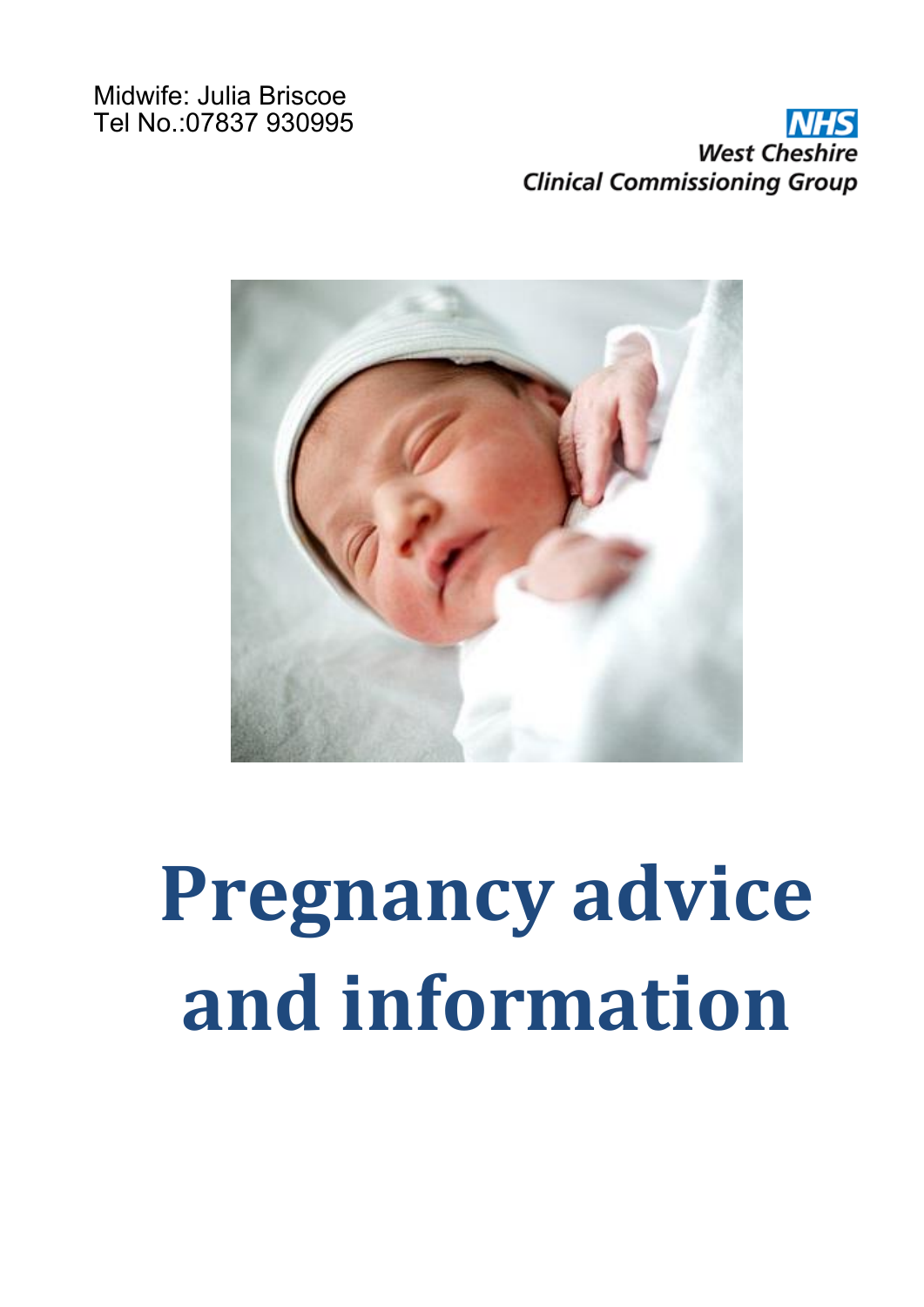#### **Your pregnancy, your baby, your choice.**

The birth of a child is an exciting, life-changing event - a time of new beginnings and fresh hopes and dreams. Your experiences during pregnancy, child-birth and early parenthood will become lasting memories. The information in this leaflet is designed to help you enjoy this special time and stay healthy both during pregnancy and in early motherhood.



#### **Healthy you, healthy pregnancy, healthy baby**

**Eat for you, not for two** - It's always a good idea to eat healthily but now you're pregnant, it matters even more. It's only in the last three months of pregnancy that you need to eat a little more. Putting on too much weight when pregnant can affect yours and your baby's health and increase your blood pressure. Don't try to diet; just eat healthily and stay active.

**Take vitamin D and folic acid to help your baby develop** - It's unlikely that you'll get enough vitamin D or folic acid from the food you eat. Taking supplements helps protect against birth defects and keeps you healthy in pregnancy. If you plan to breastfeed, it's advised to keep taking it after the birth too. You may be eligible to receive folic acid and vitamin D supplements for free. Search 'Healthy Start Scheme' online.

**Exercise during pregnancy** - Being active won't put your baby at risk; in fact, it's good for you both! Into aerobics, yoga or jogging? It's fine to keep them up, but go more gently than usual. Staying fit helps you keep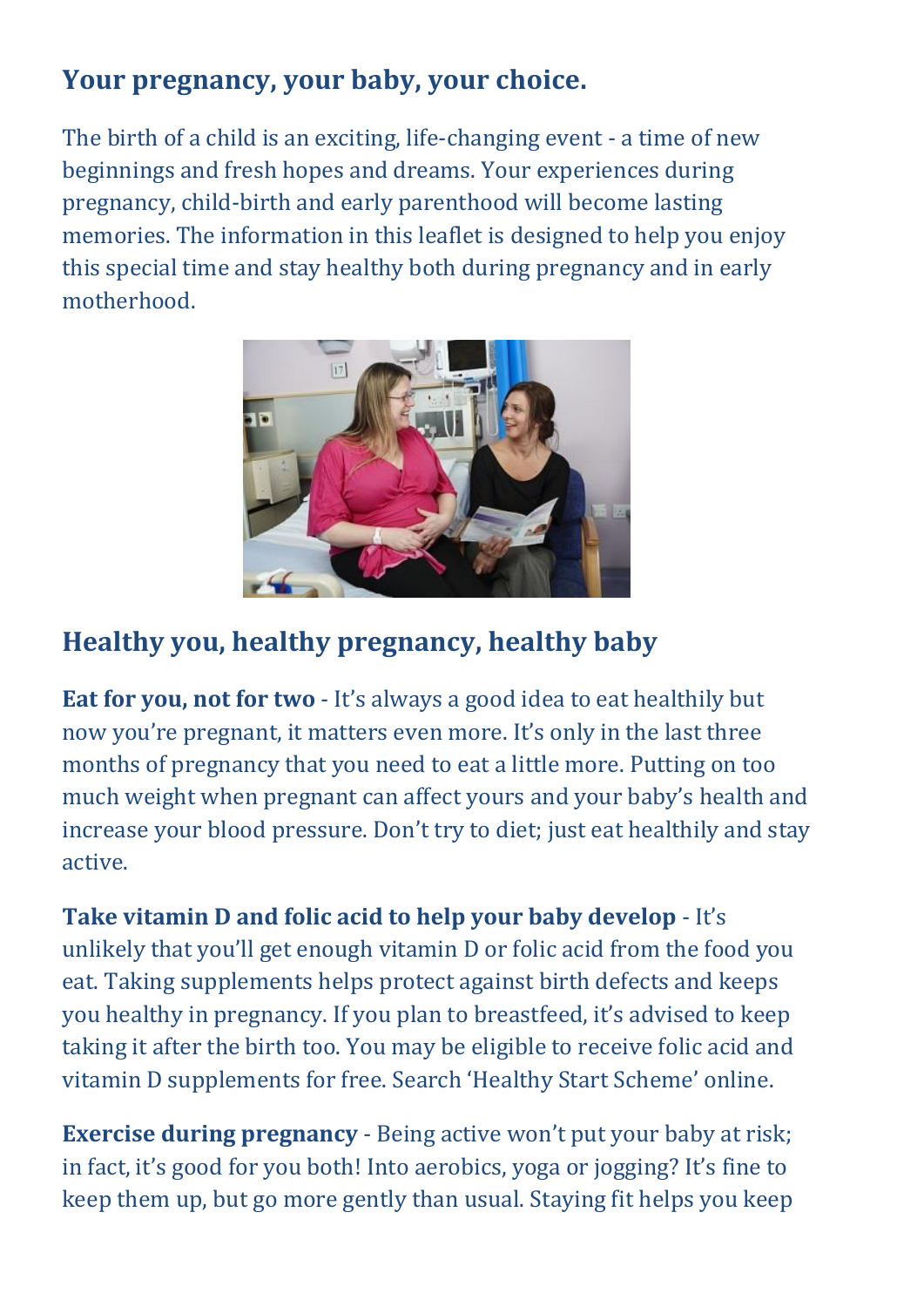your energy levels up and it helps to prepare for child birth. If you were inactive before you were pregnant, don't suddenly take up strenuous exercise. Just 30 minutes of walking a day can help keep you and your baby healthy. For more tips, look online at:

[http://www.nhs.uk/conditions/pregnancy-and-baby/pages/pregnancy](http://www.nhs.uk/conditions/pregnancy-and-baby/pages/pregnancy-exercise.aspx)[exercise.aspx](http://www.nhs.uk/conditions/pregnancy-and-baby/pages/pregnancy-exercise.aspx)



**Avoid alcohol** - What you drink, your baby drinks. It's safest to avoid all alcohol during pregnancy. Drinking during pregnancy increases the risk of your baby being born with problems such as facial deformities, emotional and learning difficulties, and poor growth.

**Give up smoking** - If you smoke, your baby smokes. If you, or anyone who lives with you smokes (or uses e-cigs), now is a really important time to stop. Mums who smoke increase their risk of miscarriage and stillbirth. And there's an increased chance that your baby will die from cot death. The facts speak for themselves. Your midwife can refer you to a local stop smoking support service. Alternatively, look online at [www.smokefree.nhs.uk](http://www.smokefree.nhs.uk/) or call **0300 123 1044**.

For personalised support and lots of useful information direct to your smart phone, tablet or email, search online for the Baby Buddy app**. <https://www.bestbeginnings.org.uk/baby-buddy>**